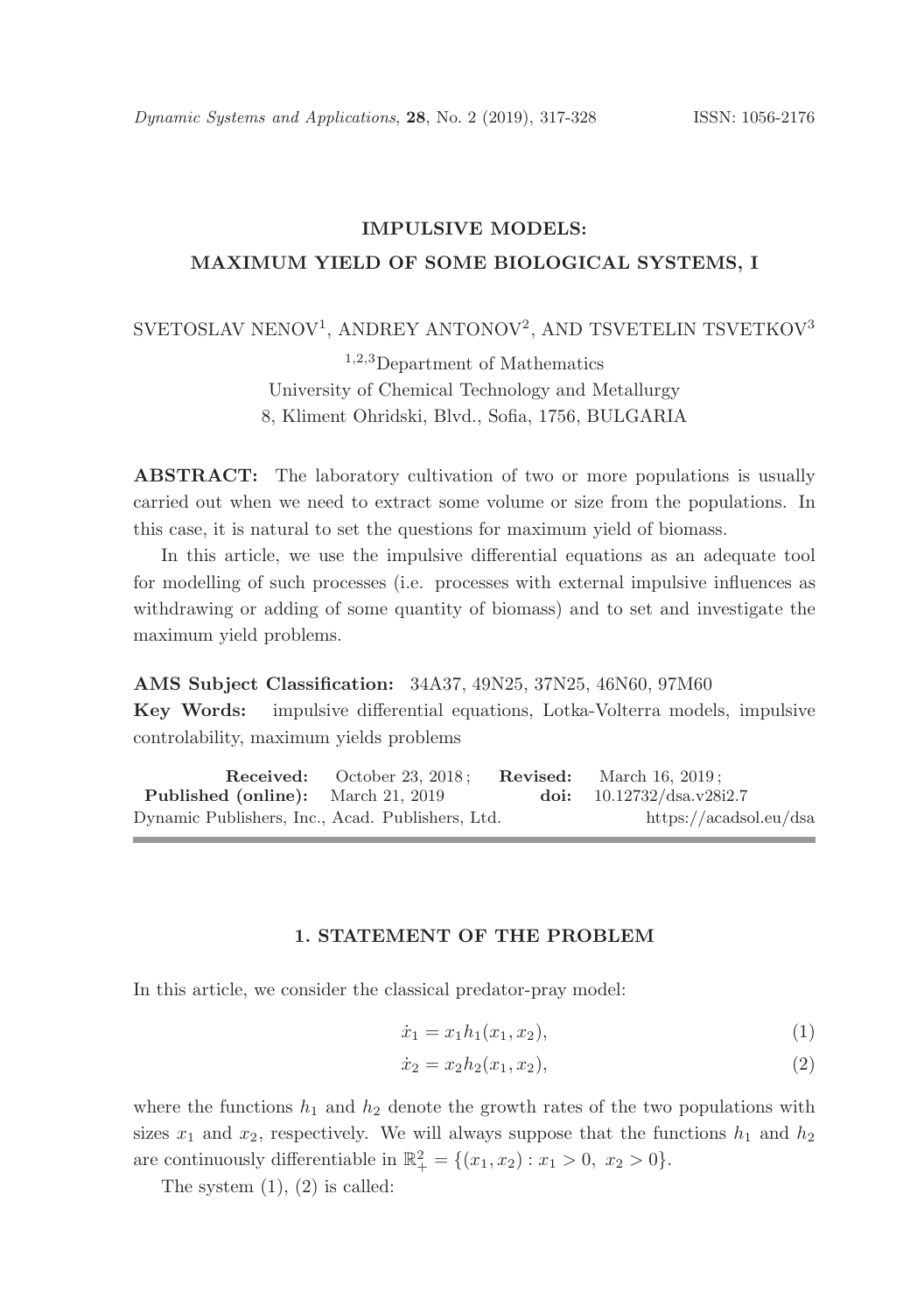1. Competitive (see [11]-[16]) if for all  $(x, y) \in \mathbb{R}^2_+$ , we have

$$
\frac{\partial h_1(x_1, x_2)}{\partial x_2} < 0 \text{ and } \frac{\partial h_2(x_1, x_2)}{\partial x_1} < 0,
$$

i.e. competing populations affect each others growth rates negatively.

2. Cooperative (see [11]-[16]) if for all  $(x, y) \in \mathbb{R}^2_+$ , we have

$$
\frac{\partial h_1(x_1, x_2)}{\partial x_2} > 0 \text{ and } \frac{\partial h_2(x_1, x_2)}{\partial x_1} > 0.
$$

3. Kolmogorov's predator-pray model (see [9] and [2]) if for all  $(x, y) \in \mathbb{R}^2_+$ , we have

$$
\frac{\partial h_1(x_1, x_2)}{\partial x_2} < 0 \text{ and } \frac{\partial h_2(x_1, x_2)}{\partial x_1} > 0.
$$

One of the main questions, arises in analysis of the predator-prey models, is related to the laboratory cultivation of the two populations and the yield (output) of the predator and/or yield (output) of both communities. As a general example: How to plan the moments on withdrawal (in an given time interval  $[0, T]$ ) such that the total yield (output) be maximal. Here we suppose that the time period of all withdrawals is zero.

The adequate mathematical model is the following impulsive system

$$
\dot{x}_1 = x_1 h_1(x_1, x_2), \qquad t \neq \tau_i, \ i = 1, \dots, p-1,
$$
 (3)

$$
\dot{x}_2 = x_2 h_2(x_1, x_2), \qquad t \neq \tau_i, \, i = 1, \dots, p-1,\tag{4}
$$

$$
x_1(\tau_i + 0) = x_1(\tau_i) + \phi_1(x_1, x_2), \qquad i = 1, \ldots, p-1,
$$
 (5)

$$
x_2(\tau_i + 0) = x_2(\tau_i) + \phi_2(x_1, x_2), \qquad i = 1, \dots, p-1,
$$
 (6)

$$
x_1(0) = x_{10}, \ x_2(0) = x_{20}.\tag{7}
$$

Here:  $\tau = {\tau_0, \ldots, \tau_p} \in \mathcal{T}$ , where  $\mathcal{T}$  is the set of all increasing sequences in [0, T], i.e.

$$
\mathcal{T} = \{ \tau = \{ \tau_0 = 0, \tau_1, \ldots, \tau_{p-1}, \tau_p = T \} : \tau_i < \tau_{i+1}, \ i = 0, \ldots, p \};
$$

 $\phi_i \in C(\mathbb{R}_+^2, \mathbb{R}), i = 1, 2; x_{i0} \geq 0, i = 1, 2.$ 

Let us set  $\Phi(x_1, x_2) = \begin{pmatrix} \phi_1(x_1, x_2) \\ \phi_2(x_1, x_2) \end{pmatrix}$  $\begin{pmatrix} \phi_1(x_1,x_2) \\ \phi_2(x_1,x_2) \end{pmatrix}$  and let  $\mathbf{x}(t;\tau,\Phi)$  be the solution of (3)-(7).

The stated above extremal problem is: Find the moments of impulsive effect  $\tau^* \in \mathcal{T}$  and function  $\Phi^*$  such that

$$
\sum_{i=1}^{p} ||x(\tau_i^* + 0; \tau^*, \Phi^*) - x(\tau_i^*; \tau^*, \Phi^*)||^2
$$
  
=  $\sup \left\{ \sum_{i=1}^{p} ||x(\tau_i + 0; \tau, \Phi) - x(\tau_i; \tau, \Phi)||^2 : \tau \in \mathcal{T}, \ \mathrm{Id} + \Phi \in C(\mathbb{R}^2_+, \mathbb{R}^2_+) \right\}.$  (8)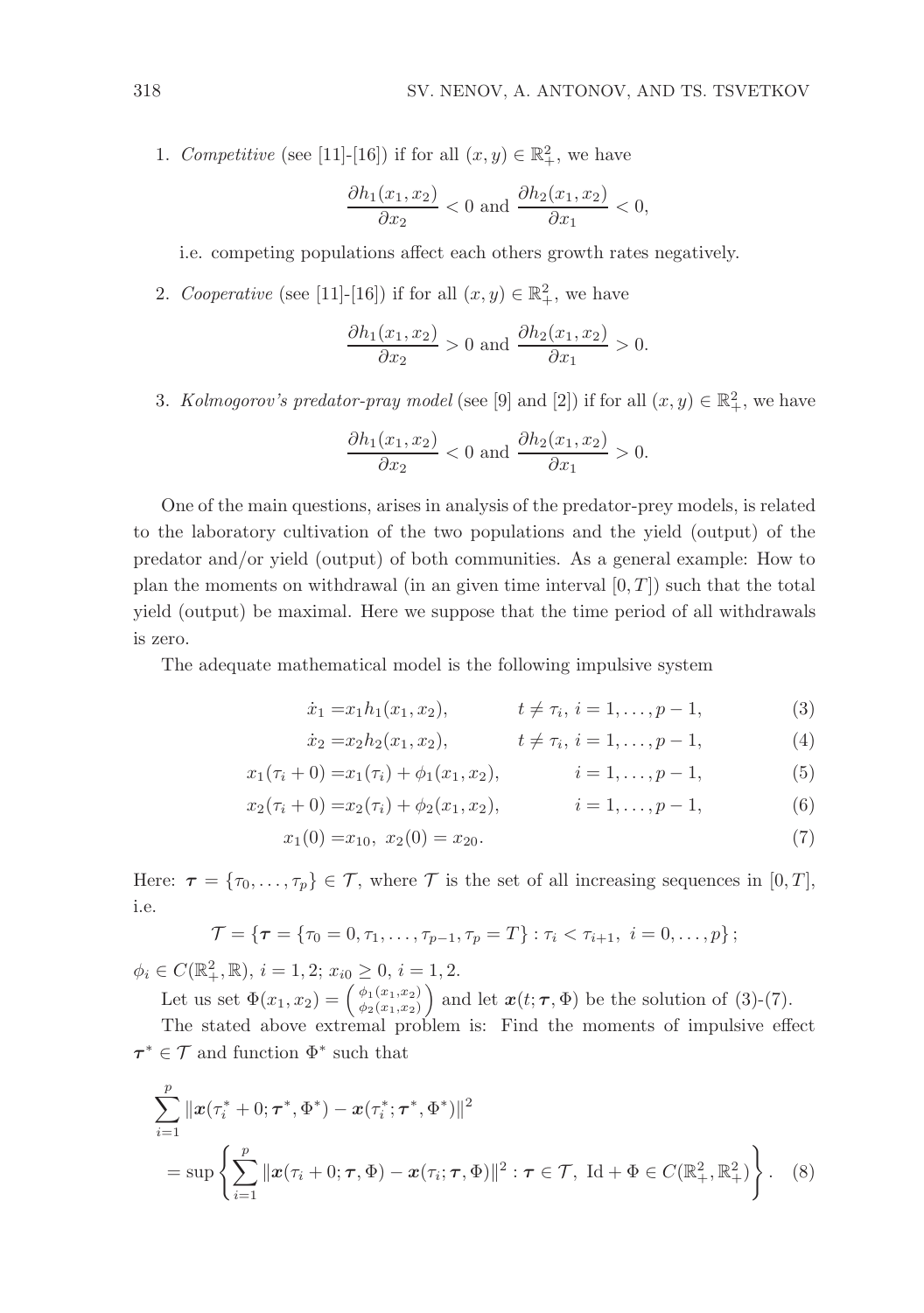

Figure 1

**Remark 1.** We suppose that  $\tau_p \leq T$  and  $x_1(\tau_p + 0) = x_2(\tau_p + 0) = 0$ , i.e. at the final impulsive moment  $\tau_p$  we collect the total biomass of both populations.

Remark 2 (Global extremum). In the general case, the problem (8) does not have a global solution even  $\Phi$  is a bounded map.

Indeed, consider the Lotka-Volterra system:  $h_1(x_1, x_2) = b_1 - a_{12}x_2, h_2(x_1, x_2) =$  $-b_2 + a_{21}x_1; b_1, a_{12}, b_2, a_{21} > 0.$ 

Let  $A > 1$  be any sufficiently large number.

For any initial conditions, we will define two moments of impulsive effects  $\tau_1$  and  $\tau_2$  such that  $\tau_1 < \tau_2 < \infty$  and

$$
\sum_{i=1}^{2} ||\boldsymbol{x}(\tau_i + 0) - \boldsymbol{x}(\tau_i)||^2 \geq A^2 > A.
$$

Let  $\sigma$  be the half-line perpendicular to the  $x_1$ -axis and containing the stationary point  $\left(\frac{b_2}{a_{21}}, \frac{b_1}{a_{12}}\right)$ , see Figure 1.

Now, let us define:  $\tau_1$  to be the first moment when the orbit through the initial condition  $(x_1(0), x_2(0))$  crosses  $\sigma$  such that  $x_1(\tau_1) = \frac{b_2}{a_{21}}$  and  $x_2(\tau_1) \in (0, \frac{b_1}{a_{12}})$ . We set  $\phi_1(x_1, x_2) = 0$  and

$$
\begin{pmatrix} x_1(\tau_1 + 0) \\ x_2(\tau_1 + 0) \end{pmatrix} = \begin{pmatrix} x_1(\tau_1) \\ x_2(\tau_1) \end{pmatrix} - \begin{pmatrix} 0 \\ \phi_2(x_2(\tau_1)) \end{pmatrix} = \begin{pmatrix} \frac{b_2}{a_{21}} \\ x_2(\tau_1) - \phi_2(x_2(\tau_1)) \end{pmatrix}.
$$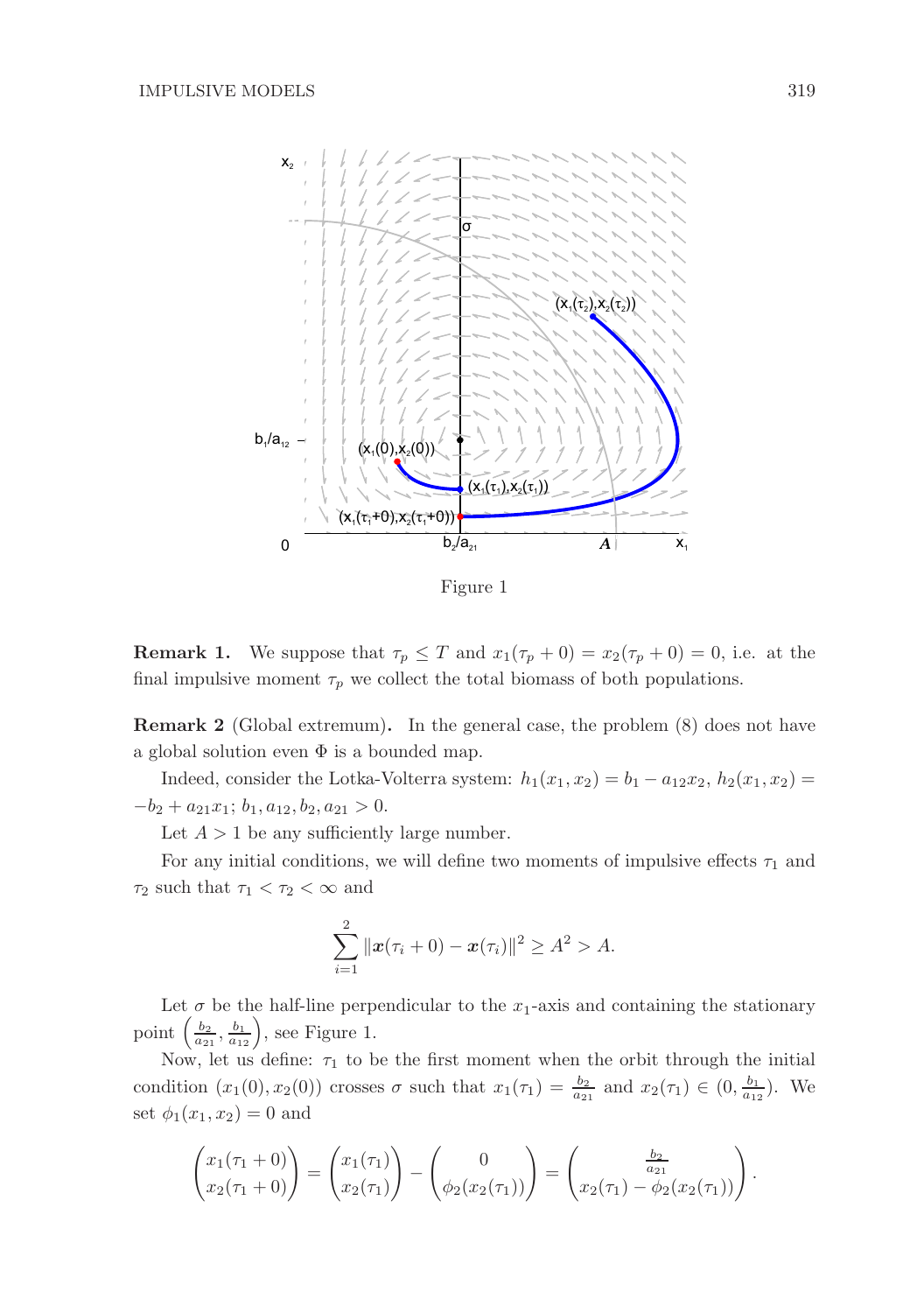Moreover, let the point  $(\frac{b_2}{a_{21}}, x_2(\tau_1) - \phi_2(x_2(\tau_1)),$  where  $x_2(\tau_1) - \phi_2(x_2(\tau_1) > 0,$ be chosen such that the orbit of system (3), (4), through it, crosses the circle with center (0,0) and radius A. On the end let  $\tau_2$  be the second impulsive moment such that the point  $(x_1(\tau_2), x_2(\tau_2))$  lies outside the central disk with radius A.

Then, we have only to define the second impulse at  $(x_1(\tau_2), x_2(\tau_2))$ :

$$
(x_1(\tau_2+0), x_2(\tau_2+0)) = (0,0).
$$

The global extrema of the same problem exists under additional constraints. For example:

- 1. The time interval  $[0, T]$  is fixed.
- 2. The functions  $\phi_i$  are bounded, etc.

# 2. MAXIMUM YIELD AT THE FINAL MOMENT: NECESSARY CONDITIONS

Let  $(3)-(7)$  be a solution of the following extreme problem:

$$
\|\boldsymbol{x}(\tau_p^* + 0; \boldsymbol{\tau}^*, \Phi^*) - \boldsymbol{x}(\tau_p^*; \boldsymbol{\tau}^*, \Phi^*)\|^2 = \|\boldsymbol{x}(\tau_p^*; \boldsymbol{\tau}^*, \Phi^*)\|^2
$$
  
=  $\sup \{ \|\boldsymbol{x}(\tau_p; \boldsymbol{\tau}, \Phi)\|^2 : \boldsymbol{\tau} \in \mathcal{T}, \ \|\Phi(x_1, x_2)\| \le M, \ 0 \le \phi_i(x_1, x_2), \ i = 1, 2 \}.$  (9)

Let  $\Psi$  be a first integral of the system without impulses (1), (2), defined in  $\mathbb{R}^2_+$ .

Obviously the points  $x_0 = x_0^{\pm}$  ${\bf x}^\pm_0,\ {\bf x}^+_i={\bf x}(\tau_i+0,{\bf x}_0),\ {\bf x}^-_i={\bf x}(\tau_i,{\bf x}_0),\ i=1,\ldots,p$ (here  $x_p^- = x_p(\tau_p - 0, x_0), x_p^+ = 0$ ) satisfy

$$
\Psi(\mathbf{x}_{i}^{+}) = \Psi(\mathbf{x}_{i+1}^{-}), \quad i = 0, \ldots, p-1.
$$

Hence, the stated max-problem is equivalent to the following Lagrange problem: Find the extremum of

$$
\|\boldsymbol{x}_p^-\|^2,\tag{10}
$$

subject to the following constraints

$$
\Psi(\boldsymbol{x}_i^+) = \Psi(\boldsymbol{x}_{i+1}^-), \quad i = 0, \dots, p-1.
$$
  

$$
\|\boldsymbol{x}_i^+ - \boldsymbol{x}_i^-\|^2 \le M, \quad i = 1, \dots, p-1,
$$
 (11)

and

$$
\boldsymbol{x}(\tau_i + 0, \boldsymbol{x}_0) \in \mathbb{R}^2_+, \quad i = 1, \dots, p - 1.
$$
 (12)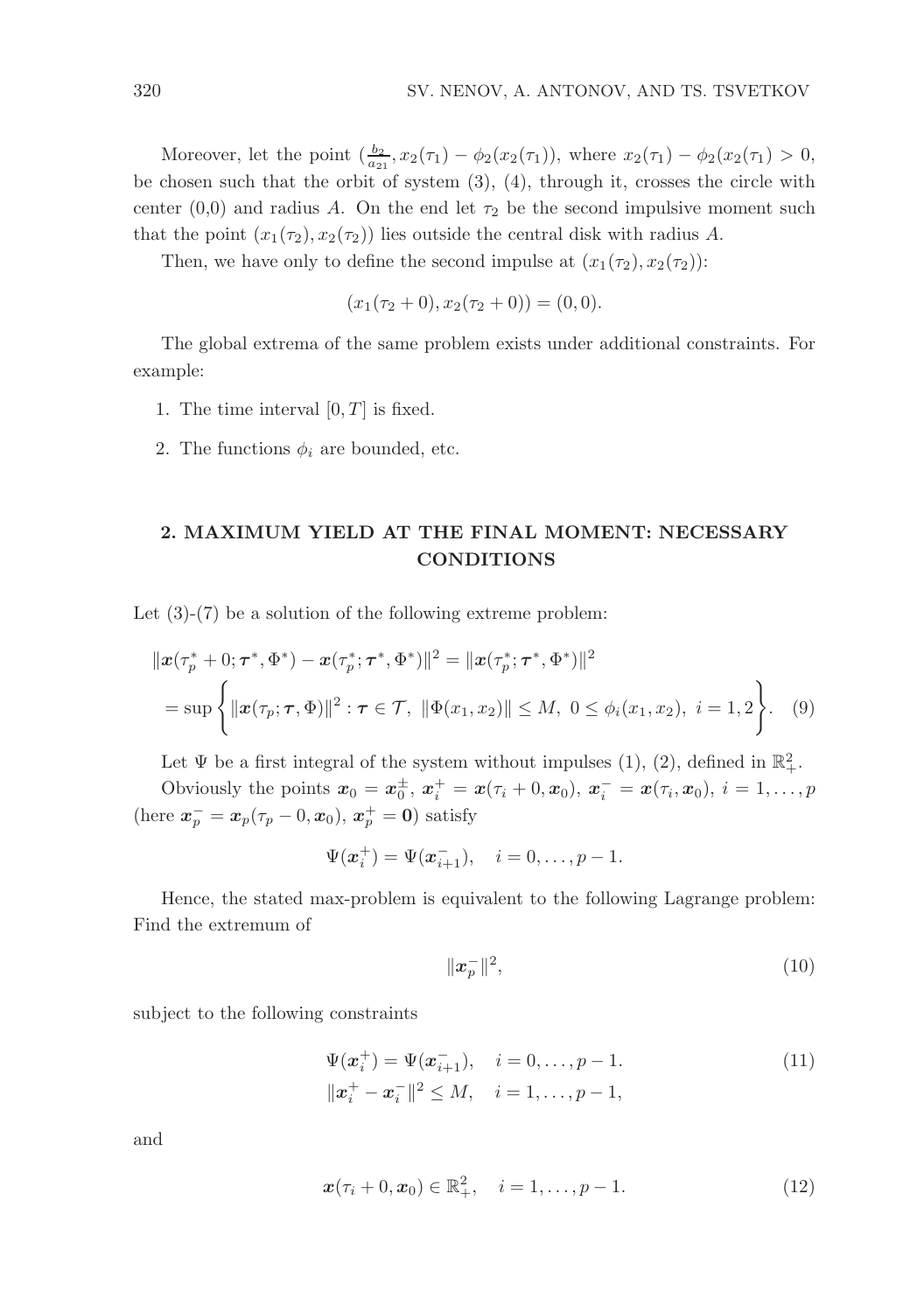Let us note that inclusions (12) follow from the condition  $\phi_i(x_1, x_2) \geq 0$  and  $x_{i0} > 0, i = 1, 2.$ 

Therefore, we may rewrite the problem  $(10)-(12)$  in the form: Find the extremum of

$$
\|\boldsymbol{x}_p^-\|^2,\tag{13}
$$

subject to the following constraints

$$
\Psi(\boldsymbol{x}_i^+) = \Psi(\boldsymbol{x}_{i+1}^-), \quad i = 0, \dots, p-1.
$$
\n
$$
\|\boldsymbol{x}_i^+ - \boldsymbol{x}_i^-\|^2 \le M, \quad i = 1, \dots, p-1,
$$
\n(14)

**Remark 3.** The condition (14) does not imply that the points  $x_i^+$  and  $x_{i+1}^-$  lie on one and the same orbit of system (1), (2). Indeed the level set of first integral, passing through  $x_i^+$  contains  $x_{i+1}^-$ , but in the general case the level set may contain more than one solution of the system (1), (2).

Therefore, the constrained problems  $(10)-(12)$  and  $(13)$ ,  $(14)$  are not equivalent. But if the problem  $(10)-(12)$  has a solution, then the "autonomous" problem  $(13)$ , (14) has a solution too.

Let us also mark that the two considered problems are equivalent if any level set of the first integral  $\Psi$  of system  $(1), (2)$  contains only one solution of the system. Here a simple example is the Lotka-Volterra system.

Using the introduced notations, the Lagrangian expression for the constrained problem (13), (14) (see also Remark 1:  $x_p^+ = 0$ ) is

$$
L(\boldsymbol{x}_1^-,\ldots,\boldsymbol{x}_p^-;\boldsymbol{x}_1^+,\ldots,\boldsymbol{x}_{p-1}^+;\lambda_0,\ldots,\lambda_{p-1};\mu_1,\ldots,\mu_{p-1})\\= \|\boldsymbol{x}_p^-\|^2 - \sum_{i=0}^{p-1} \lambda_i \left(\Psi(\boldsymbol{x}_i^+) - \Psi(\boldsymbol{x}_{i+1}^-)\right) - \sum_{i=1}^{p-1} \mu_i \|\boldsymbol{x}_i^+ - \boldsymbol{x}_i^-\|^2.
$$

Hence, applying the classical necessary condition for constrained extremum, if the vectors  $x_1^ \frac{1}{1}, \ldots, x_{p}^{-}, x_{1}^{+}, \ldots, x_{p-1}^{+}$  are a solution of (10)-(11), then there exist numbers  $\lambda_0, \ldots, \lambda_{p-1}$  and  $\mu_1, \ldots, \mu_{p-1}$  satisfying the system

$$
0 = \nabla_{\mathbf{x}_i^-} \sum_{i=0}^{p-1} \lambda_i \left( \Psi(\mathbf{x}_i^+) - \Psi(\mathbf{x}_{i+1}^-) \right)
$$
  
+ 
$$
\nabla_{\mathbf{x}_i^-} \sum_{i=1}^{p-1} \mu_i \|\mathbf{x}_i^+ - \mathbf{x}_i^-\|^2, \ i = 1, \dots, p-1,
$$
  

$$
0 = \nabla_{\mathbf{x}_p^-} \|\mathbf{x}_p^-\|^2 - \nabla_{\mathbf{x}_p^-} \sum_{i=0}^{p-1} \lambda_i \left( \Psi(\mathbf{x}_i^+) - \Psi(\mathbf{x}_{i+1}^-) \right),
$$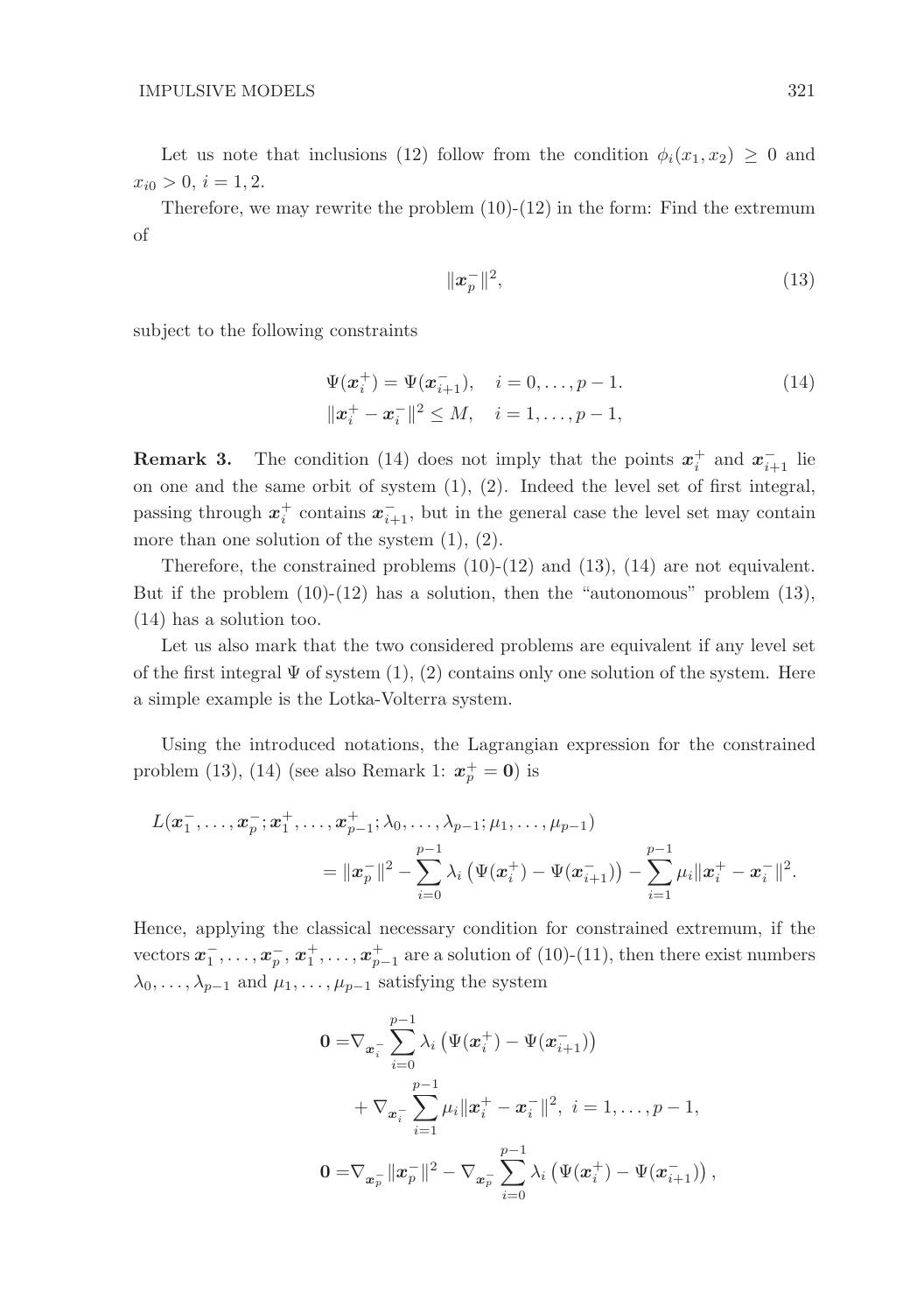$$
0 = \nabla_{\mathbf{x}_i^+} \sum_{i=0}^{p-1} \lambda_i \left( \Psi(\mathbf{x}_i^+) - \Psi(\mathbf{x}_{i+1}^-) \right) + \nabla_{\mathbf{x}_i^+} \sum_{i=1}^{p-1} \mu_i \|\mathbf{x}_i^+ - \mathbf{x}_i^-\|^2, \ i = 0, \dots, p-1.
$$

Primal feasibility:

$$
\Psi(\mathbf{x}_i^+) = \Psi(\mathbf{x}_{i+1}^-), \quad i = 0, \dots, p-1,
$$
  

$$
\|\mathbf{x}_i^+ - \mathbf{x}_i^-\|^2 \le M, \quad i = 1, \dots, p-1.
$$

Dual feasibility:

$$
\mu_i \geq 0, \quad i = 1, \ldots, p - 1.
$$

Therefore

$$
2\mu_i(\mathbf{x}_i^+ - \mathbf{x}_i^-) = -\lambda_{i-1} \nabla \Psi(\mathbf{x}_i^-), \, i = 1, \dots, p-1,\tag{15}
$$

$$
2x_p^- = -\lambda_{p-1} \nabla \Psi(x_p^-),\tag{16}
$$

$$
2\mu_i\left(\boldsymbol{x}_i^+ - \boldsymbol{x}_i^-\right) = -\lambda_i \nabla \Psi(\boldsymbol{x}_i^+), \quad i = 1, \ldots, p-1,
$$
\n(17)

$$
\Psi(\boldsymbol{x}_i^+) = \Psi(\boldsymbol{x}_{i+1}^-), \qquad i = 0, \dots, p-1.
$$
\n(18)

**Theorem 4.** Let the vectors  $x_1^ \overline{a}_1^-, \ldots, \overline{a}_p^-, \overline{x}_1^+, \ldots, \overline{x}_{p-1}^+$  are a local extremum of (13) subject to constraints (14). Moreover, let

$$
\det\begin{pmatrix} \nabla \Psi(\boldsymbol{x}_i^+) & \nabla \Psi(\boldsymbol{x}_{i+1}^-) \end{pmatrix} \neq 0, \quad i = 1, \ldots, p-1.
$$

Then there exist numbers  $\lambda_0, \ldots, \lambda_{p-1}$  such that equations (15)-(18) hold true.

If  $\Psi$  is first integral with nonzero gradient,  $\lambda_0 \neq 0$ , and  $x_i^+ \neq x_i^ \overline{i}$ ,  $i = 1, \ldots, p-1$ , then  $\lambda_i \neq 0$  and  $\mu_i \neq 0$ ,  $i = 1, \ldots, p - 1$ .

**Proof.** Let us set  $((\cdot)^t$  is the transpose operator)

$$
\bar{\boldsymbol{x}} = \left(\boldsymbol{x}_1^- \cdots \boldsymbol{x}_p^- \boldsymbol{x}_1^+ \cdots \boldsymbol{x}_{p-1}^+\right)^t,
$$
  
\n
$$
F_i(\bar{\boldsymbol{x}}) = \Psi(\boldsymbol{x}_i^+) - \Psi(\boldsymbol{x}_{i+1}^-), \quad i = 0, \ldots, p-1,
$$
  
\n
$$
F(\bar{\boldsymbol{x}}) = \left(F_0(\bar{\boldsymbol{x}}) \boldsymbol{F}_1(\bar{\boldsymbol{x}}) \cdots \boldsymbol{F}_{p-1}(\bar{\boldsymbol{x}})\right)^t.
$$

We have to prove that the vectors  $\nabla_{\bar{x}} F_i(\bar{x}_1)$  $\frac{1}{1}, \cdots, x_{p}^{-}, x_{1}^{+}, \cdots, x_{p-1}^{+}$  are linearly independent, i.e.  $(x_1^-)$  $\frac{1}{1}, \cdots, x_{p}^{-}, x_{1}^{+}, \cdots, x_{p-1}^{+}$  is a regular point of  $F(\bar{x}) = 0$ .

The rows of matrix  $\nabla_{\bar{x}} F(\bar{x})$  are the gradient vectors  $\nabla_{\bar{x}} F_i$ ,  $i = 0, \ldots, p-1$ . Hence, the rank of matrix  $\nabla_{\bar{x}}F(\bar{x})$  is maximal if the conditions of theorem hold true.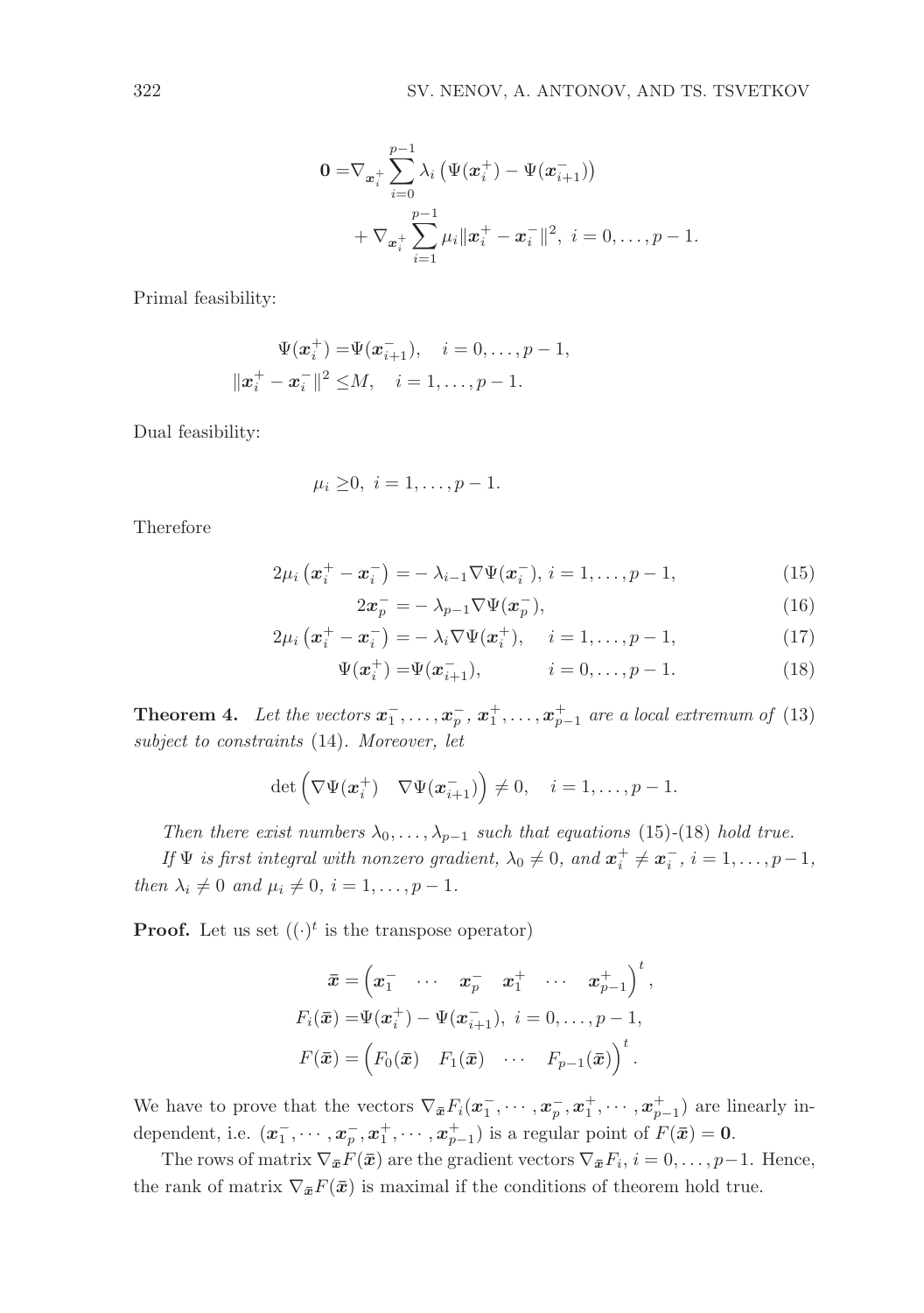Assume  $\Psi$  is a first integral with nonzero gradient.

Obviously,  $\lambda_p \neq 0$ .

Let us suppose there exists an index  $i_0 = 1, \ldots, p-1$  such that  $\mu_{i_0} = 0$ . Hence, by (17) and assumptions of the theorem,  $\lambda_{i_0} = 0$ . Analogously, by (15),  $\lambda_{i_0-1} = 0$ . Using (17), again, we receive  $\mu_{i_0-1} = 0$ , and so on. Therefore,  $\lambda_0 = \mu_0 = 0$ . The obtained contradiction proves that  $\lambda_i \neq 0$  and  $\mu_i \neq 0$  for all  $i = 0, \ldots, p - 1$ . □

Let 
$$
f(\mathbf{x}) = (x_1 h_1(\mathbf{x}) x_2 h_2(\mathbf{x}))^t
$$
,  $\mathbf{x} = (x_1 x_2)^t$ .

Corollary 5. Let the vectors  $x_1^ \overline{a}_1^-, \ldots, \overline{a}_p^-, \overline{a}_1^+, \ldots, \overline{a}_{p-1}^+$  are a solution of (14) and

$$
\det\begin{pmatrix} \nabla \Psi(\boldsymbol{x}_i^+) & \nabla \Psi(\boldsymbol{x}_{i+1}^-) \end{pmatrix} \neq 0, \quad i = 1, \ldots, p-1.
$$

Also, let  $\Psi$  is first integral with nonzero gradient,  $\lambda_0 \neq 0$ , and  $\boldsymbol{x}_i^+ \neq \boldsymbol{x}_i^ \overline{i}$ ,  $i = 1, \ldots, p-$ 1.

Then, for all  $i = 1, \ldots, p - 1$ , the vector  $\mathbf{x}_i^+ - \mathbf{x}_i^ \overline{i}$  is perpendicular to the vectors  $f(\boldsymbol{x}_i^-)$  $\binom{1}{i}$  and  $f(\boldsymbol{x}_i^+)$ . Moreover, there exist numbers  $\Lambda_1, \ldots, \Lambda_p$  such that

$$
\mathbf{x}(\tau_i+0)=\mathbf{x}(\tau_i)+\Lambda_i\nabla\Psi(\mathbf{x}(\tau_i)), \quad i=1,\ldots,p-1,
$$
  

$$
\mathbf{x}_p^{-}=\Lambda_p\nabla\Psi(\mathbf{x}_p^{-}).
$$

**Proof.** The function  $\Psi(x)$  is a first integral of (1), (2). Then

$$
0 = \dot{\Psi}(\mathbf{x}) = \langle \nabla \Psi(\mathbf{x}), \dot{\mathbf{x}} \rangle = \langle \nabla \Psi(\mathbf{x}), f(\mathbf{x}) \rangle.
$$

Hence (considering the dot product of (15) and (17)) we obtain

$$
\langle \boldsymbol{x}_i^+ - \boldsymbol{x}_i^-, f(\boldsymbol{x}_{i+1}^-) \rangle = -\frac{\lambda_{i-1}}{2\mu_{i-1}} \langle \nabla \Psi(\boldsymbol{x}_{i+1}^-), f(\boldsymbol{x}_{i+1}^-) \rangle = 0,
$$
  

$$
\langle \boldsymbol{x}_i^+ - \boldsymbol{x}_i^-, f(\boldsymbol{x}_i^+) \rangle = -\frac{\lambda_i}{2\mu_i} \langle \nabla \Psi(\boldsymbol{x}_i^+), f(\boldsymbol{x}_i^+) \rangle = 0.
$$

To prove the second part of corollary it is sufficient to set

$$
\Lambda_i = \frac{\lambda_{i-1}}{2\mu_i}, \ i = 1, \dots, p-1; \quad \Lambda_p = \frac{\lambda_{p-1}}{2}.
$$

Hence, the proof is complete.

Example 6. Consider the Lotka-Volterra initial value problem

$$
\dot{x}_1 = 0.9x_1 - 1.5x_1x_2,\tag{19}
$$

$$
\dot{x}_2 = -1.5x_2 + 3x_1x_2,\tag{20}
$$

$$
x_1(0) = 0.15, \quad x_2(0) = 0.15. \tag{21}
$$

 $\Box$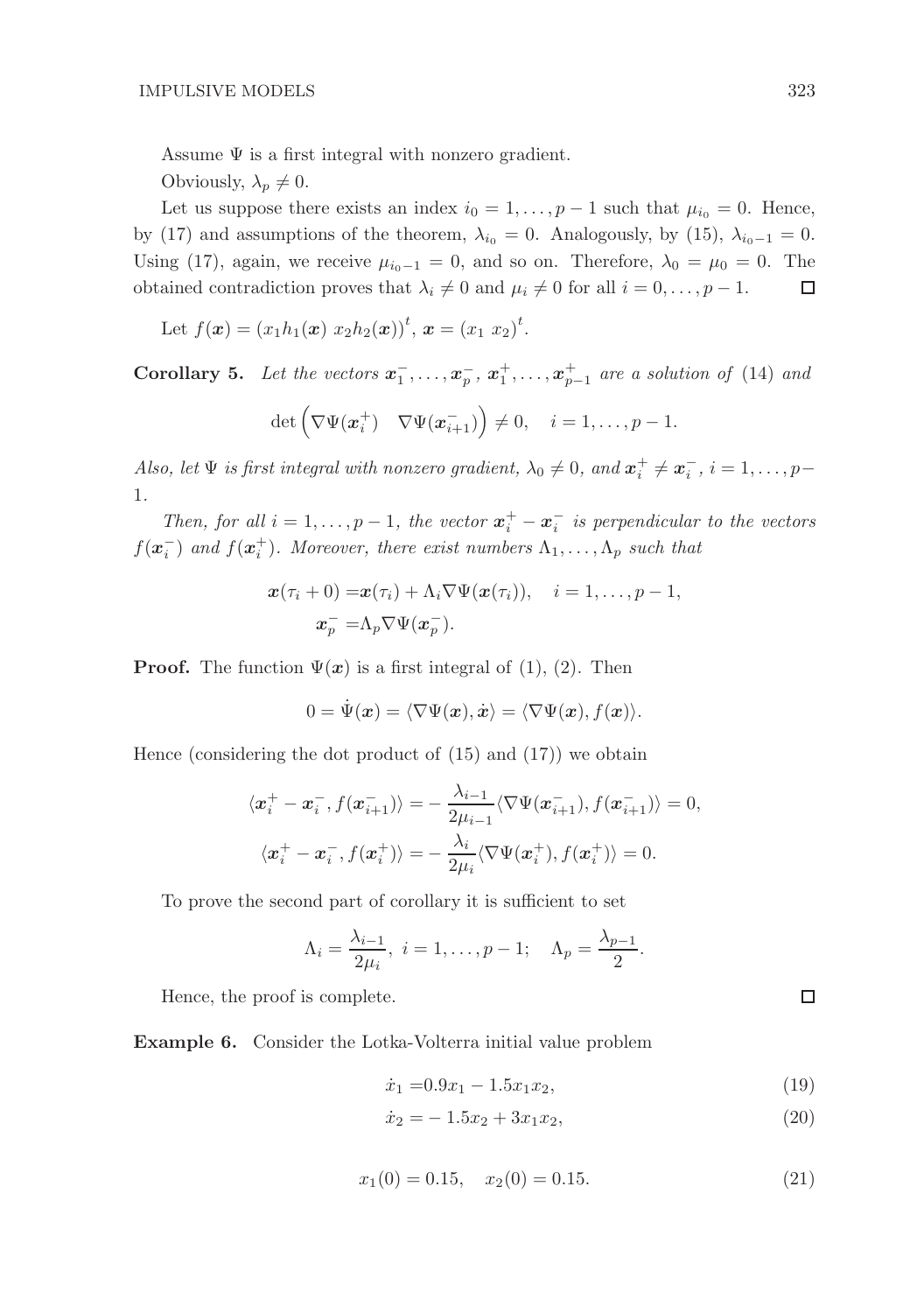Let  $p = 3$ . The stated extremal problem is: Find the moments of impulsive effect  $\tau^* = \{\tau_0 = 0, \tau_1^*, \tau_2^*, \tau_3^*\} \in \mathcal{T}$  and function  $\Phi^*$  such that

$$
\|\boldsymbol{x}(\tau_p^*; \boldsymbol{\tau}^*, \Phi^*)\|^2 = \sup \{ \|\boldsymbol{x}(\tau_p; \boldsymbol{\tau}, \Phi)\|^2 : \boldsymbol{\tau} \in \mathcal{T}, \ \|\Phi_i(x_1, x_2)\| \le 0.6, \ 0 < \phi_i(x_1, x_2) \} \,. \tag{22}
$$

Using a simple code on CAS Maple (more precisely the procedure GlobalSolve to obtain numerically all results, see [1]), it is not hard to calculate the coordinates of all points  $x_i^{\pm}$  $_i^{\pm}$ ,  $i = 1, 2, 3$  (we round down the results to three decimal places):

$$
\boldsymbol{x}_1^- = (1.364 \; 1.153)^t, \quad \boldsymbol{x}_1^+ = (1.925 \; 1.365)^t; \tag{23}
$$

$$
x_2^- = (1.859 \ 1.53)^t, \quad x_2^+ = (2.413 \ 1.76)^t; \tag{24}
$$

$$
x_3^- = (0.526 \ 4.587)^t, \quad x_3^+ = (0 \ 0)^t. \tag{25}
$$

The corresponding impulsive moments are

$$
\tau_1^* = 3.417, \quad \tau_2^* = 3.444, \quad \tau_3^* = 3.793.
$$

The maximum yield is 4.617, see Figure 2.

Now, let us calculate the gradients of the first integral

$$
\Psi(x) = 3x_1 - 1.5\ln(x_1) + 1.5x_2 - 0.9\ln(x_2)
$$

at the obtained impulsive points:

$$
\nabla \Psi(\mathbf{x}_1^-) = (1.9 \ 0.719)^t,
$$
  

$$
\nabla \Psi(\mathbf{x}_2^-) = (2.193 \ 0.911)^t.
$$

Therefore, using

$$
x_1^+ - x_1^- = (0.561 \ 0.212)^t,
$$
  

$$
x_2^+ - x_2^- = (0.554 \ 0.23)^t,
$$

we receive

$$
\begin{aligned} \n\boldsymbol{x}_1^+ - \boldsymbol{x}_1^- &= (0.561 \ 0.212)^t \approx 0.295(1.9 \ 0.719)^t = \Lambda_1 \nabla \Psi(\boldsymbol{x}_1^-),\\ \n\boldsymbol{x}_2^+ - \boldsymbol{x}_2^- &= (0.554 \ 0.23)^t \approx 0.252(2.193 \ 0.911)^t = \Lambda_2 \nabla \Psi(\boldsymbol{x}_2^-), \n\end{aligned}
$$

i.e.  $\Lambda_1 = 0.295$  and  $\Lambda_2 = 0.252$ , see the conclusion of Corollary 5.

Moreover, at the final impulsive point  $x_3^- = (0.526 \; 4.587)^t$  we have  $\nabla \Psi(x_3^-)$  $_{3}^{-}$ ) =  $(0.149 \; 1.303)^t$ , and

$$
x_3^- = (0.526 \; 4.587)^t = 3.518(0.149 \; 1.303)^t = \nabla \Psi(x_3^-),
$$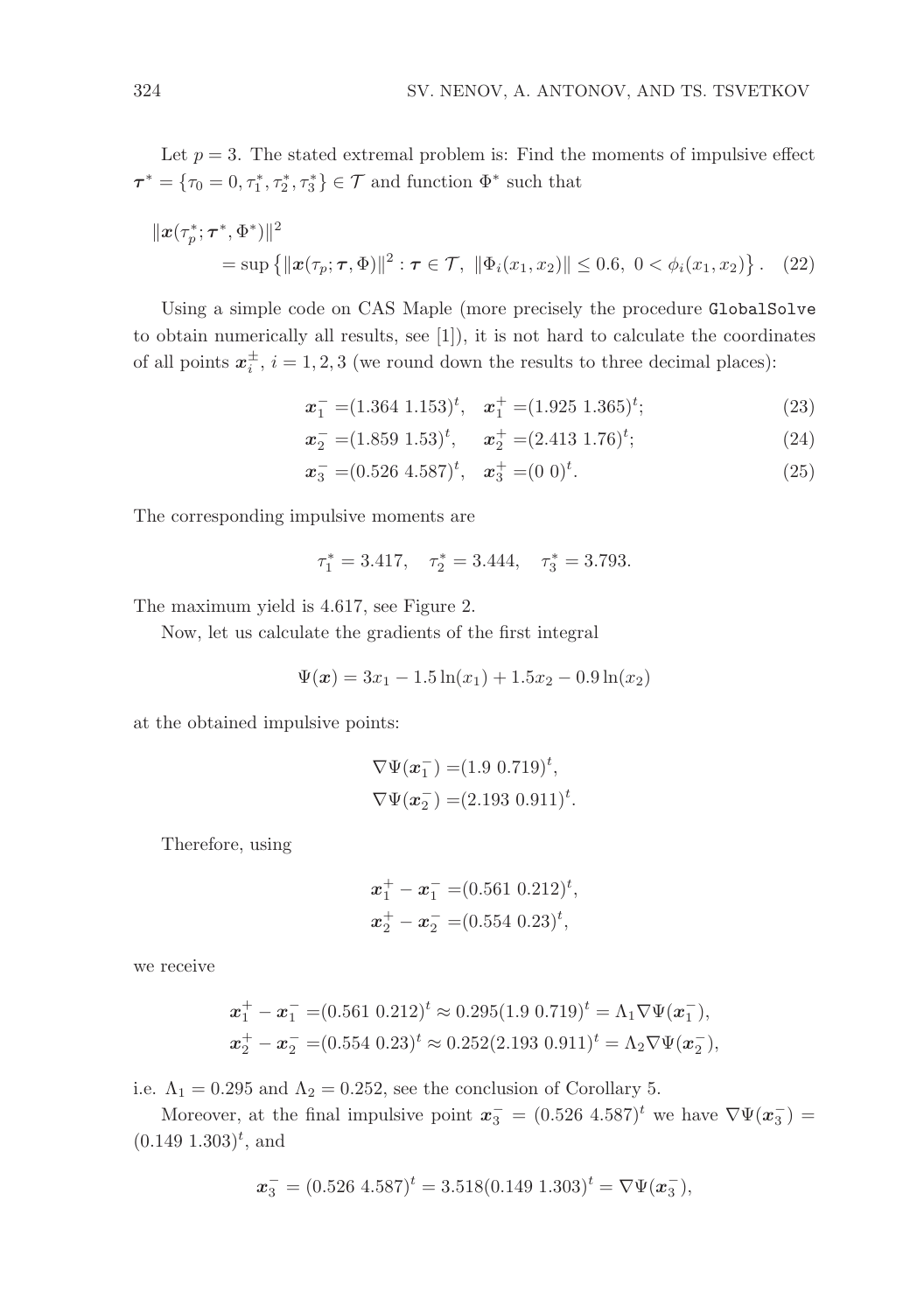

Figure 2: Example 6

i.e. 
$$
\Lambda_3 = 2 \times 3.518 = 7.036
$$
.

Therefore, the solution of extreme problem (22) is the following impulsive system

$$
\begin{aligned}\n\dot{x}_1 &= 0.9x_1 - 1.5x_1x_2, & t \neq \tau_i, \, i = 1, \dots, 2, \\
\dot{x}_2 &= -1.5x_2 + 3x_1x_2, & t \neq \tau_i, \, i = 1, \dots, 2, \\
x_1(\tau_i + 0) &= x_1(\tau_i) + \frac{3x_1 - 1.5}{x_1}, & i = 1, \dots, 2, \\
x_2(\tau_i + 0) &= x_2(\tau_i) + \frac{1.5x_2 - 0.9}{x_2}, & i = 1, \dots, 2, \\
x_1(0) &= 0.15, \, x_2(0) = 0.15.\n\end{aligned}
$$

Let us summarize: At initial moment:  $||(0.15 \t0.15)^t|| = 0.212$ . Without any impulsive influence, the maximum yield is 2.348.

In our example: adding two times biomass of total size 1.2, at the final moment  $\tau_3^* = 3.783$ , we receive total biomass of size 4.617 (here, we associate the size of biomass with the norm of solution).

The similar construction is plotted on Figure 3 with initial assumption  $p = 5$ . In this case the maximal yield is 7.022.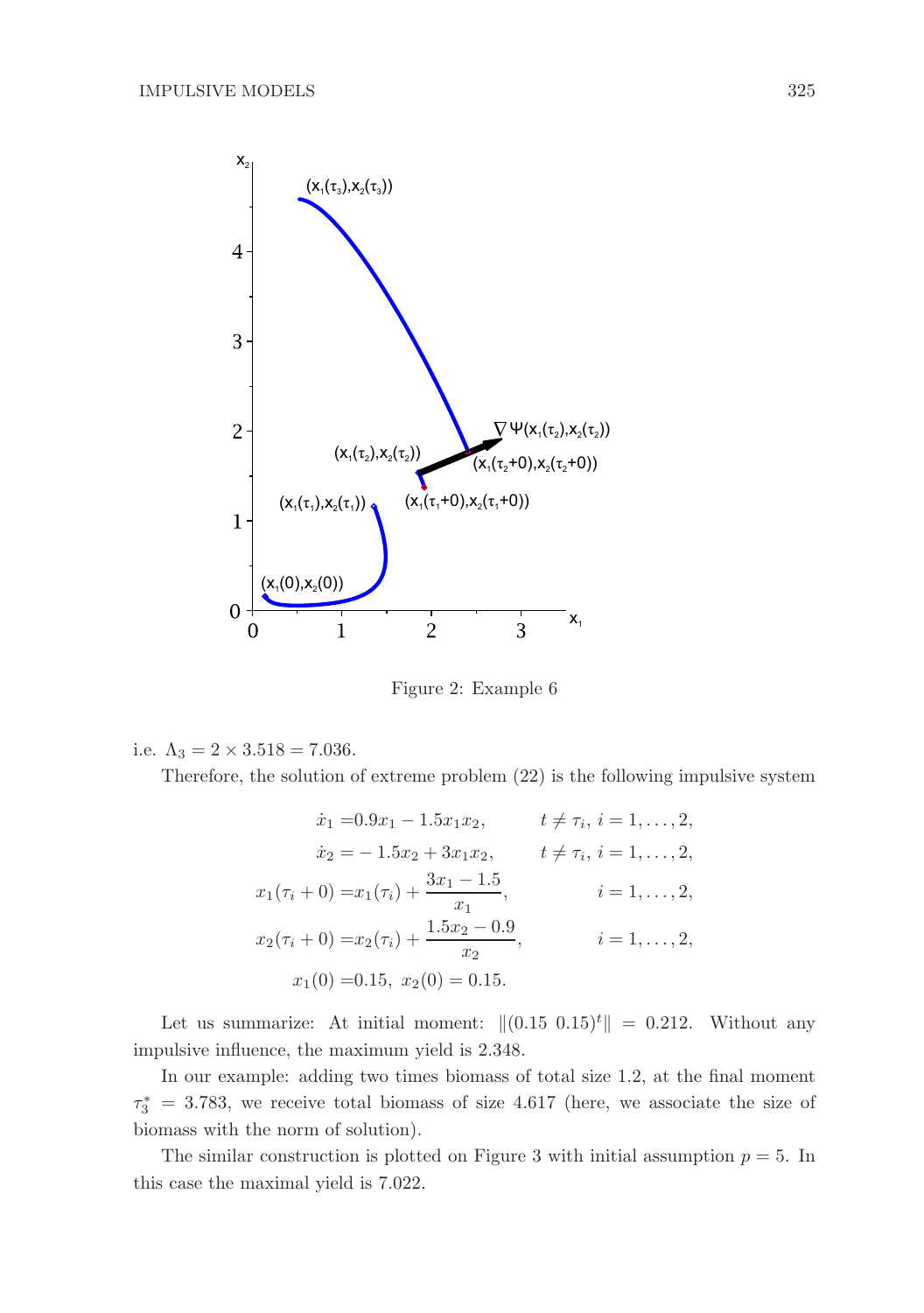

Figure 3: Example 6

#### REFERENCES

- [1] A. Antonov, S. Nenov, T. Tsvetkov, Some computer models for maximum yield in biological systems, Neural, Parallel, and Scientific Computations (2019), To Appear.
- [2] F. Brauer and C. Castillo-Chavez, Mathematical Models in Population Biology and Epidemiology, Springer-Verlag, Heidelberg, 2000, ISBN 978-1-4614-1686-9.
- [3] Daniel Brewer, Martino Barenco, Robin Callard, Michael Hubank, Jaroslav Stark, Fitting ordinary differential equations to short time course data, Philosophical Transactions of the Royal Society A: Mathematical, Physical and Engineering Sciences (2008), doi.org/10.1098/rsta.2007.2108.
- [4] Angel Dishliev, Katya Dishlieva, Svetoslav Nenov, Specific Asymptotic Properties of the Solutions of Impulsive Differential Equations. Methods and Applications, Academic Publications, 2012, available at http://www.acadpubl.eu/ap/node/3.
- [5] K.G. Dishlieva, Impulsive differential equations and applications, Journal of Applied  $\mathcal C$  Computational Mathematics, 1 (2012).
- [6] K.G. Dishlieva, A.B. Dishliev, Continuous dependence and stability of solutions of impulsive differential equations on the initial conditions and impulsive moments, International Journal of Pure and Applied Mathematics, 70, No. 1 (2011), 39-64.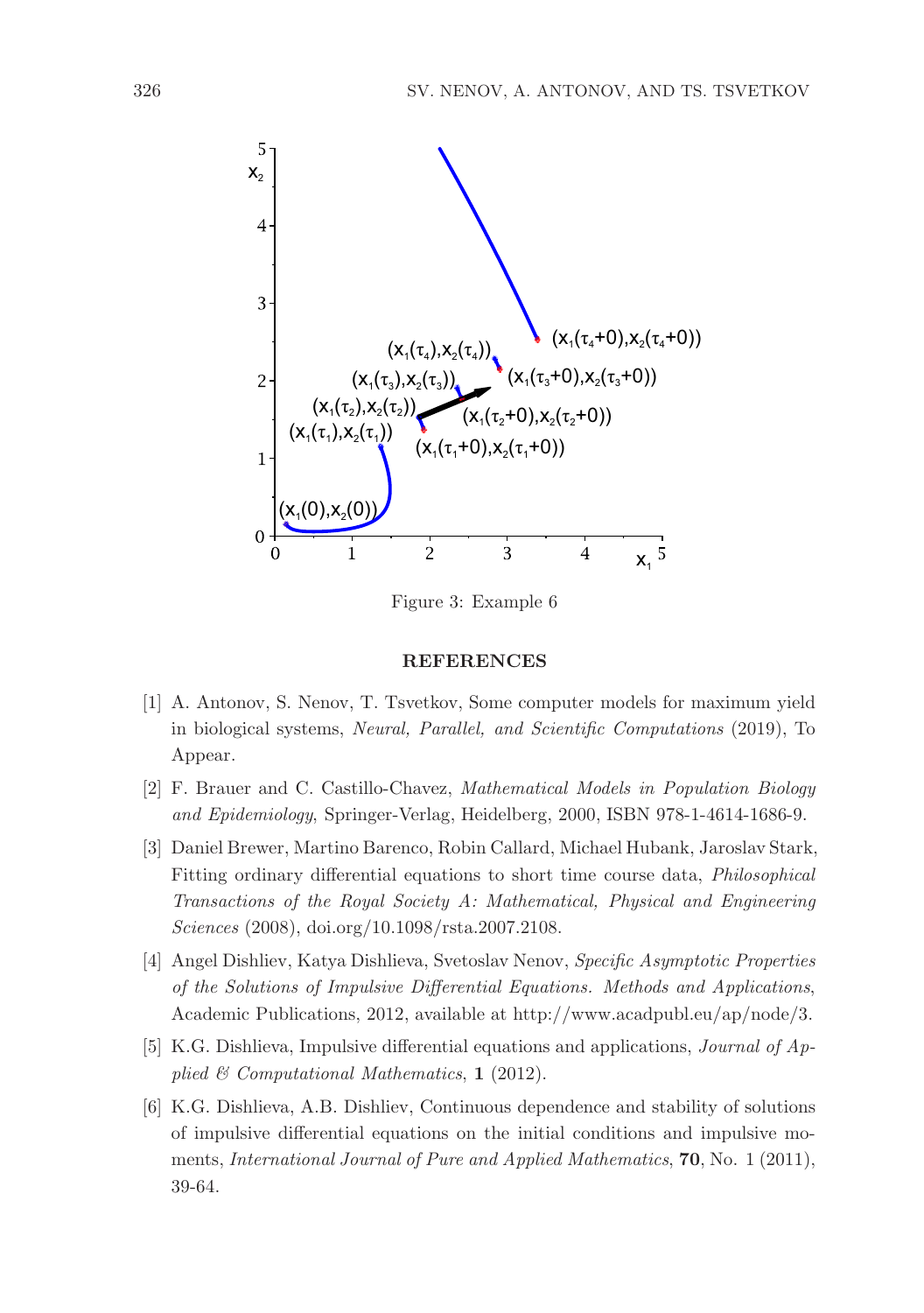- [7] K.G. Dishlieva, A.A. Dishliev, Unlimited moments of switching for differential equations with variable structure and impulses, Advances in Mathematics, 1 (2015), 11-19.
- [8] K.G. Dishlieva, A.B. Dishliev, A.A. Dishliev, Optimal impulsive effects and maximum intervals of existence of the solutions of impulsive differential equations, Dynamics of Continuous, Discrete and Impulsive Systems Series b: Applications and Algorithms, 22, No. 6 (2015), 465-489.
- [9] H.I. Freedman, Deterministic Mathematical Models in Population Ecology, Pure and Applied Mathematics: A Series of Monographs and Textbooks, Volume 57, Marcel Dekker, Inc., New York, 1980, ISBN 0824766539.
- [10] P. Hartman, Ordinary differential equations, New York, Wiley, 1964.
- [11] M.W. Hirsch, Systems of differential equations which are competitive or cooperative. I. Limit sets, SIAM J. Math. Anal., 13 (1982), 167-179, doi: 10.1137/0513013.
- [12] M.W. Hirsch, Systems of differential equations that are competitive or cooperative. II. Convergence almost everywhere, SIAM J. Math. Anal., 16 (1985), 423-439, doi: 10.1137/0516030.
- [13] M.W. Hirsch, Systems of differential equations which are competitive or cooperative. III. Competing species, Nonlinearity, 1 (1988), pp. 51-71, doi: 10.1088/0951- 7715/1/1/003
- [14] M.W. Hirsch, Systems of differential equations that are competitive or cooperative. IV. Structural stability in three-dimensional systems, SIAM J. Math. Anal., 21 (1990), 1225-1234, doi: 10.1137/0521067.
- [15] M.W. Hirsch, Systems of differential equations that are competitive or cooperative. V. Convergence in 3-dimensional systems, J. Differential Equations, 80 (1989), 94-106.
- [16] M.W. Hirsch, Systems of differential equations that are competitive or cooperative. VI. A local closing lemma for 3-dimensional systems, Ergodic Theory Dynam. Systems, 11 (1991), 443-454.
- [17] Frank Kozusko, Zeljko Bajzer, Combining Gompertzian growth and cell population dynamics, Mathematical Biosciences, 185 (2003), 153-167, doi: 10.1016/S0025- 5564(03)00094-4.
- [18] S. Nenov, Impulsive controllability and optimization problems. Lagrange's method and applications,  $ZAA - Zeitschrift für Analysis und ihre Anwendungen, Helder$ mann Verlag, Berlin, 17, No. 2 (1998), 501-512.
- [19] A.M. Samoilenko, N.A. Perestyuk, Stability of solutions of differential equations with impulse effect, *Differ. Equ.*, **13** (1977), 1981-1992.